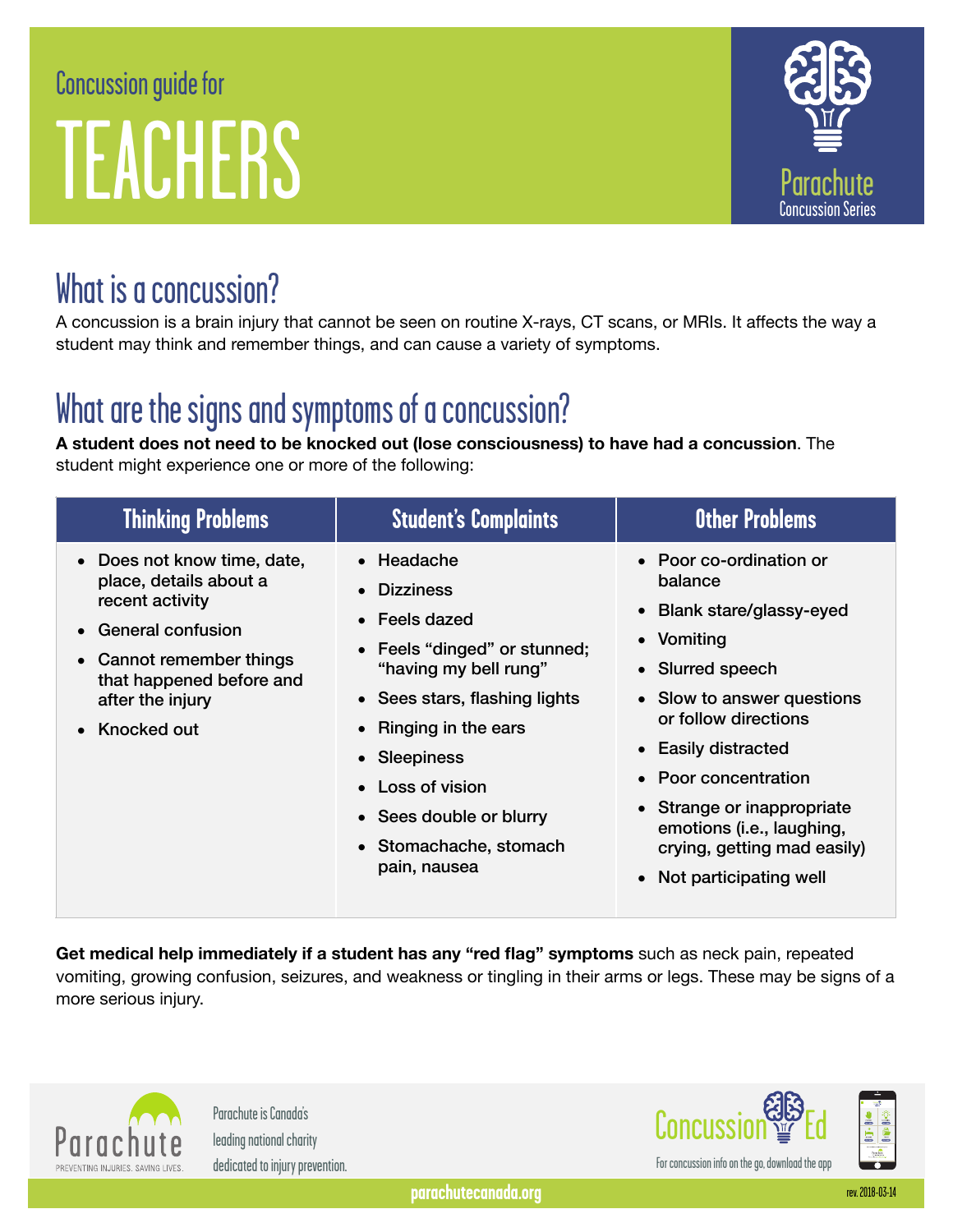

## What causes a concussion?

Any blow to the head, face or neck, or a blow to the body which causes a sudden jarring of the head may cause a concussion (e.g., a ball to the head, colliding with another person).

## What should I do if I suspect a student has a concussion?

**In all suspected cases of concussion, the student should stop the activity right away.**

Continuing increases their risk of more severe, longer-lasting concussion symptoms, as well as increases their risk of other injury.

The [Concussion Recognition Tool 5](http://www.parachutecanada.org/downloads/resources/CRT5.pdf) (CRT5) can be used by anyone to help recognize the signs and symptoms of a possible concussion.

The student should not be left alone and should be seen by a doctor as soon as possible that day. They should not drive.

If the student loses consciousness, call an ambulance to take them to the hospital right away. Do not move them or remove any equipment such as a helmet.

The student should not return to play the same day.

# How long will it take for the student to get better?

The signs and symptoms of a concussion often last for one to four weeks but may last longer. In some cases, students may take many weeks or months to heal. If the student has had a concussion before, they may take longer to heal.

If the student's symptoms are persistent (i.e., last longer than four weeks in youth under 18 years old or last longer than two weeks in students aged 18

or older), they should be referred to a healthcare professional who is an expert in the management of concussion.

# How is concussion treated?

After an initial short period of rest (24 to 48 hours), light cognitive and physical activity can begin, as long as these don't worsen symptoms.

As the student is recovering from concussion, they should not do any activities that may make their symptoms worse. This might mean limiting activities such as exercising, driving, and screen time on their phone or other devices. If mental activities (e.g., reading, using the computer) worsen the student's symptoms, they might have to stay home from school.

Recovering from concussion is a process that takes patience. If the student goes back to activities before they are ready, it is likely to make their symptoms worse, and their recovery might take longer.

### When should the student go to the doctor?

Anyone with a possible head injury should be seen by a doctor as soon as possible.

The student should go back to the doctor immediately if, after being told they have a concussion, they have worsening symptoms, such as:

- being more confused
- headache that is getting worse
- vomiting more than twice
- not waking up
- having any trouble walking
- having a seizure
- strange behaviour